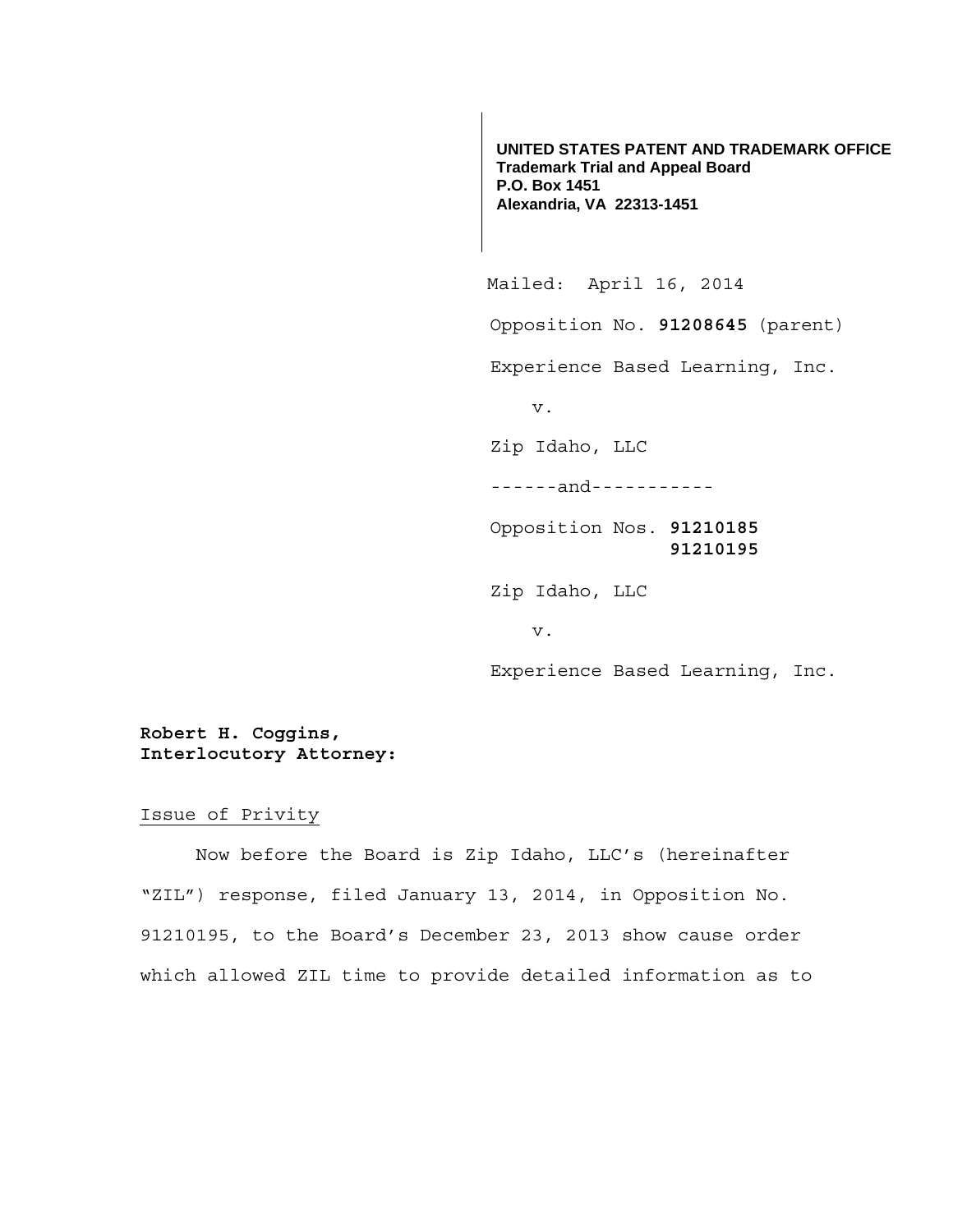Eric J. Faull's (hereinafter "Faull") ownership interest in  $ZTI<sub>1</sub>$ <sup>1</sup>

 By way of the response, ZIL states that ZIL and Faull are in privity because Faull is the majority owner and sole managing member of ZIL. This is sufficient to establish ZIL's privity with Faull.<sup>2</sup> See e.g., Mitchell Investment *Co. v. Federal Sav. and Loan Ins. Corp.*, 741 F.2d 107 (6th Cir. 1984) (recognizing that a majority shareholder often is the alter-ego of the corporation and privity may be presumed); *Drier v. Tarpon Oil Co.*, 522 F.2d 199 (5th Cir. 1975) (the president and majority stockholder is in privity with the corporation he controls); *Walter Heller & Co. v. Cox*, 343 F.Supp. 519, 524 (S.D.N.Y., 1972) (privity may be established by majority shareholder of corporation) *aff'd*  486 F.2d 1398 (2d Cir. 1973), *cert. denied* 414 U.S. 827 (1973). Because ZIL is in privity with Faull, and a party in privity with a potential opposer may step into the potential opposer's shoes and file a notice of opposition, ZIL's filing of the notice of opposition in Opposition No. 91210195 is accepted. *See SDT Inc. v. Patterson Dental Co.*,

—<br>—

2

 $^{\rm 1}$  Faull filed and was granted an extension of time to oppose application Serial No. 85666695 which is the subject of Opposition No. 91210195. Thereafter, Mr. Faull filed a timely notice of opposition naming ZIL -not himself- as the opposer.

 $^2$  The determination of privity is based solely on Faull's ownership interest in ZIL and relates solely to ZIL's ability to continue this proceeding based on the filing of a notice of opposition during the extended opposition period granted to Faull.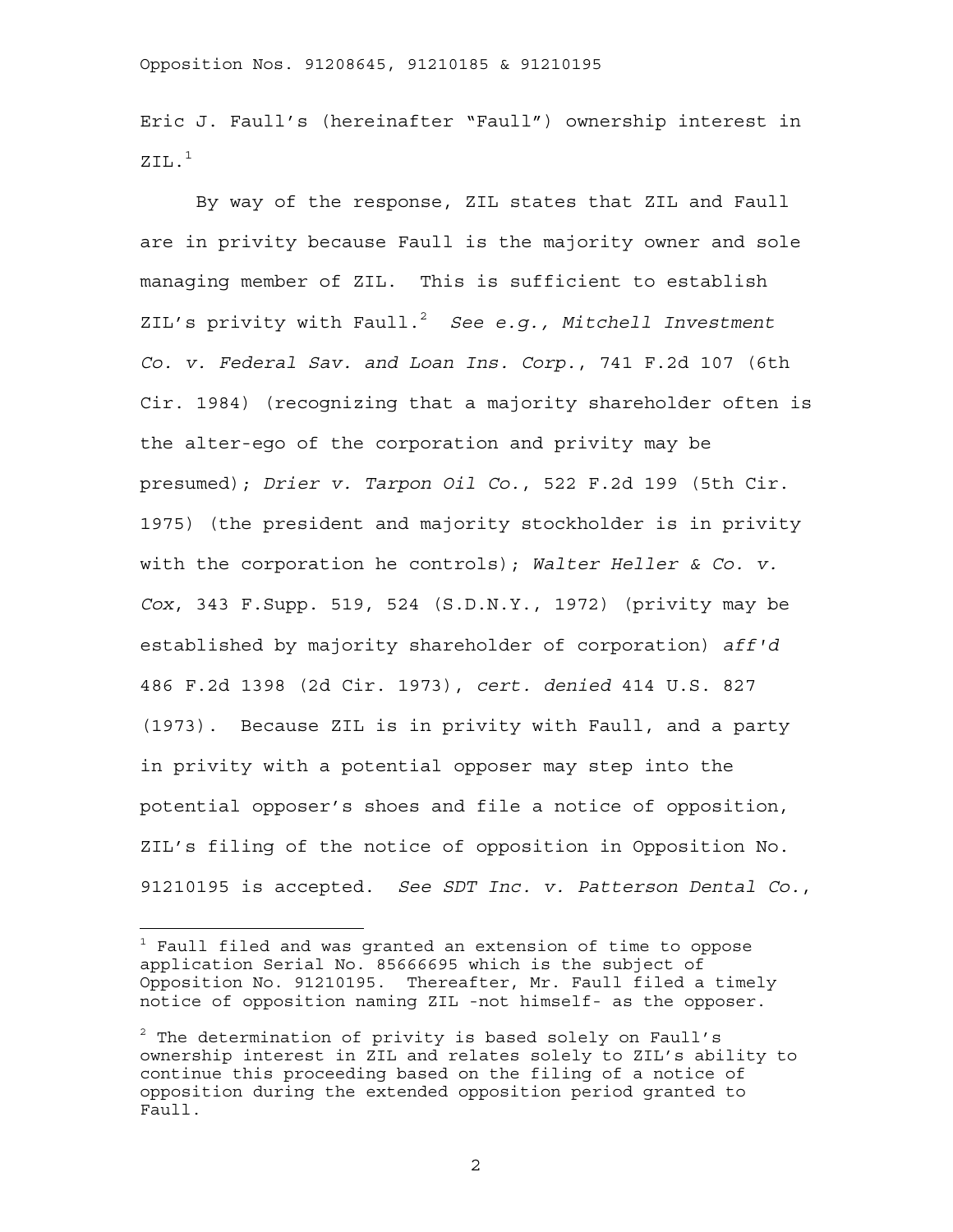## Opposition Nos. 91208645, 91210185 & 91210195

30 USPQ2d 1707, 1709 (TTAB 1994); *see also* Trademark Rule 2.102(b).

## Further Consolidation

 As indicated at footnote 2 of the Board's October 4, 2013 order which, *inter alia*, consolidated Opposition Nos. 91208645 and 91210185, the Board now, having determined the procedural issue of privity in Opposition No. 91210195, addresses the issue of further consolidation.

 The Board further consolidates Opposition No. 91210195 into previously consolidated parent Opposition No. 91208645. Fed. R. Civ. P. 42(a). Accordingly, Opposition No. 91210195 is consolidated into previously consolidated Opposition No. 91208645 (as the parent) and may be presented on the same record and brief. The Board file will be maintained in Opposition No. 91208645 as the "parent" case. The parties should no longer file separate papers in connection with each proceeding. Only a single copy of each paper should be filed by the parties and each paper should bear the case caption as set forth above.

## Schedule

 Consolidated proceedings are resumed. The parties are allowed until thirty days from the date of this order in which to serve responses to discovery requests, if any, that

3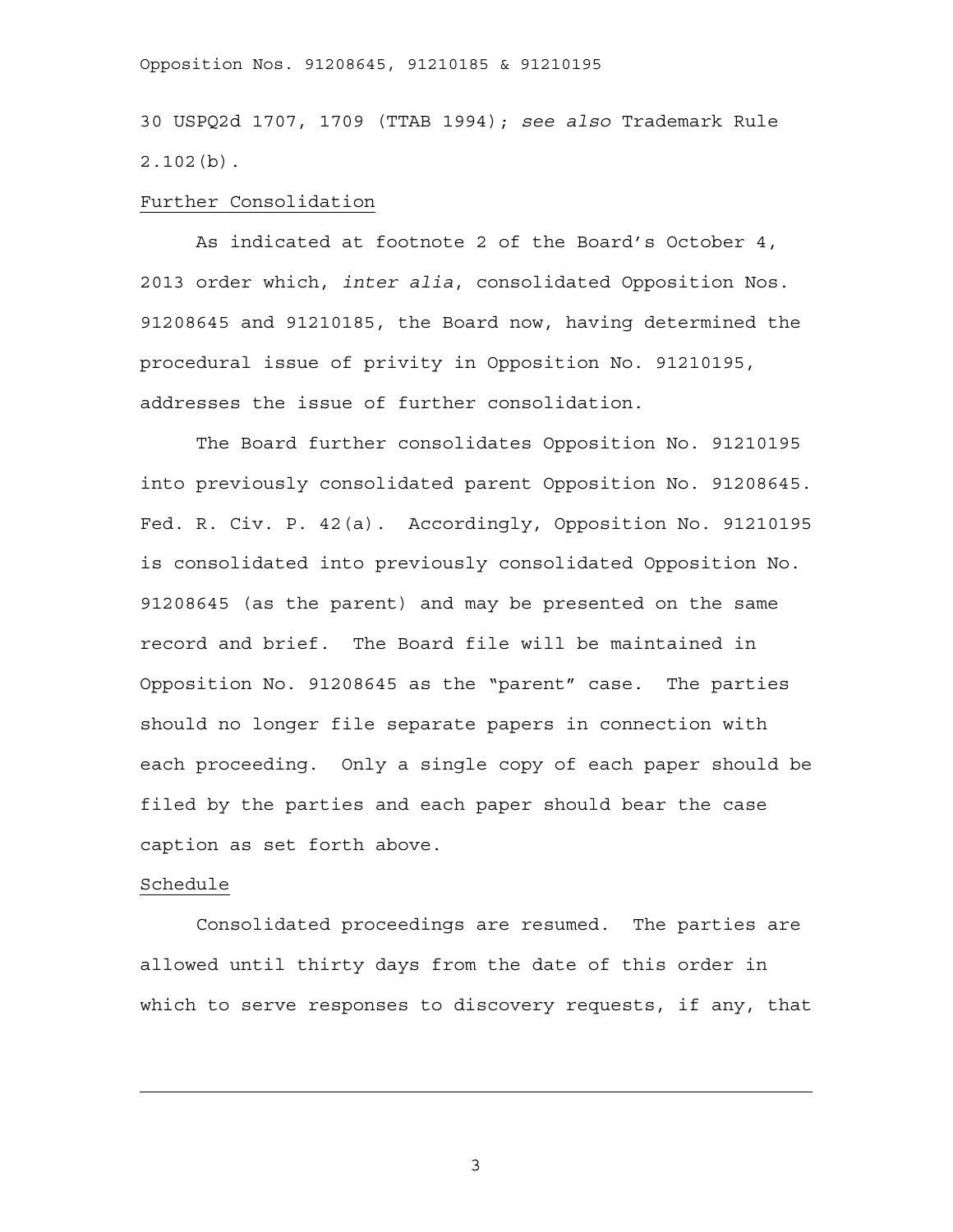were outstanding at the time these consolidated cases were suspended. Dates are reset on the following schedule. $3$ 

|  | August 3, 2014<br>September 2, 2014<br>October 17, 2014<br>December 1, 2014<br>December 16, 2014<br>January 30, 2015<br>February 14, 2015<br>March 31, 2015<br>April 15, 2015<br>May 15, 2015<br>July 14, 2015<br>August 13, 2015 |
|--|-----------------------------------------------------------------------------------------------------------------------------------------------------------------------------------------------------------------------------------|

 3 If the parties move for an extension, suspension, or reopening of time that affects the trial schedule, they must submit the request in the form of a trial schedule contemplating all periods, as shown.